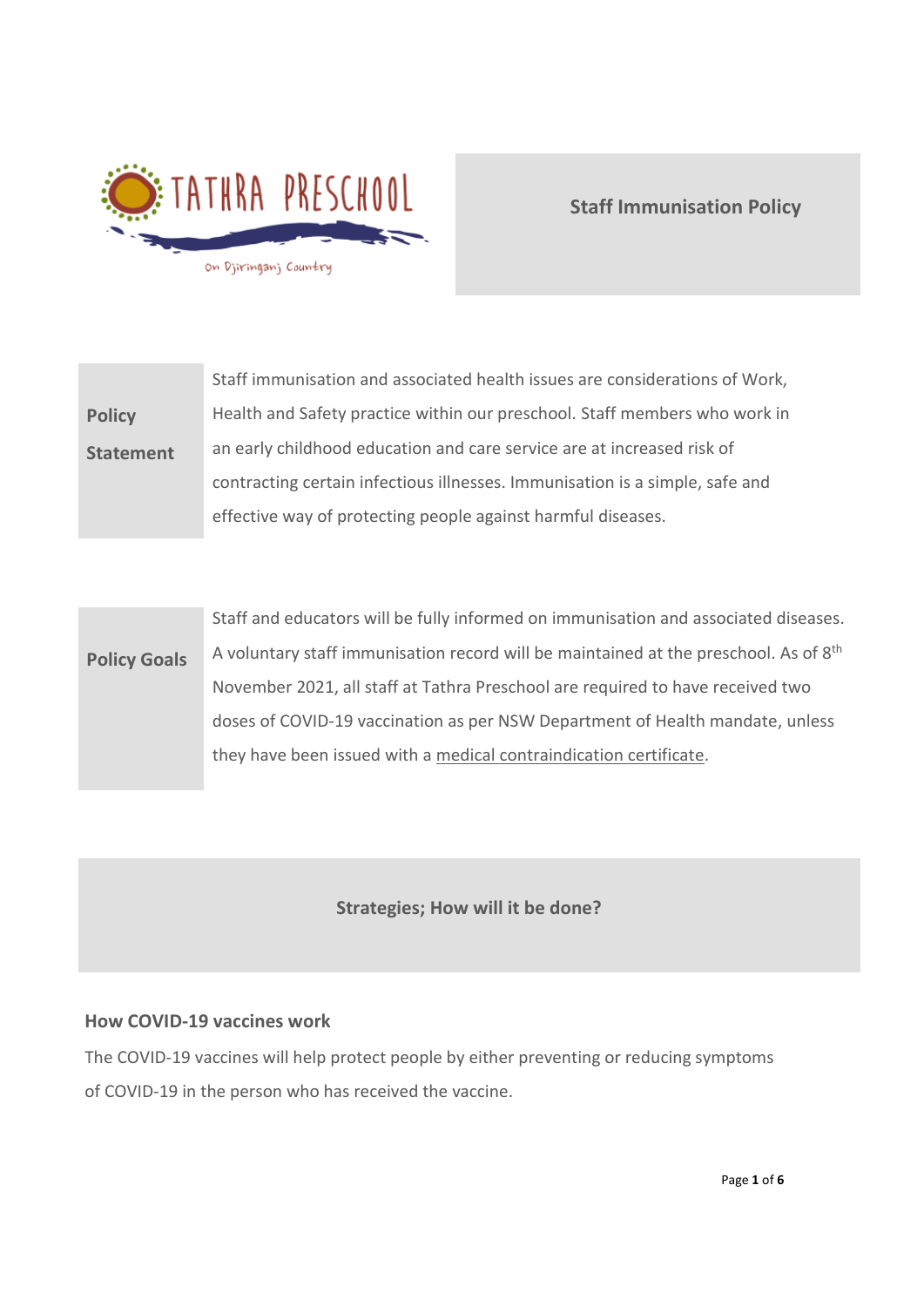At this stage it is too early to tell if the COVID-19 vaccines will stop a vaccinated person from being infected with the virus. This means that a vaccinated person may unknowingly carry and spread the virus to others around them, including workers and others in their workplace. For this reason, you must continue to apply all reasonably practicable *[control](https://www.safeworkaustralia.gov.au/glossary#control-measures)  [measures](https://www.safeworkaustralia.gov.au/glossary#control-measures)*. For more information on how the COVID-19 vaccines work, go to the [Department](https://www.health.gov.au/initiatives-and-programs/covid-19-vaccines)  [of Health website.](https://www.health.gov.au/initiatives-and-programs/covid-19-vaccines)

## **Managing vaccinations in the workplace**

The Public Health Orders (PHO) place obligations on workers in areas where mandatory vaccination is required, not employers. However, as an employer of a relevant worker, you are able to request evidence of compliance with the PHO when the worker enters their place of work.

The following people may request evidence of vaccination status:

- the worker's employer
- the occupier of the workers place of work
- a police officer officer
- an authorised person (under the Public Health Act 2010).

Where requested, a worker must show:

- evidence of their name and place of residence,
- regarding proof the vaccination itself:
- an online immunisation history statement or
- a COVID-19 digital certificate from the Australian Immunisation Register, or
- a medical certificate from a medical practitioner in the form approved by the NSW Chief Health Officer.

## **COVID vaccination claims scheme**

COVID-19 vaccines approved for use in Australia are safe and effective. There are strict requirements for testing and approving vaccines. Clinical trials must provide scientific evidence which demonstrates that the benefits of a vaccine greatly outweigh any risks.The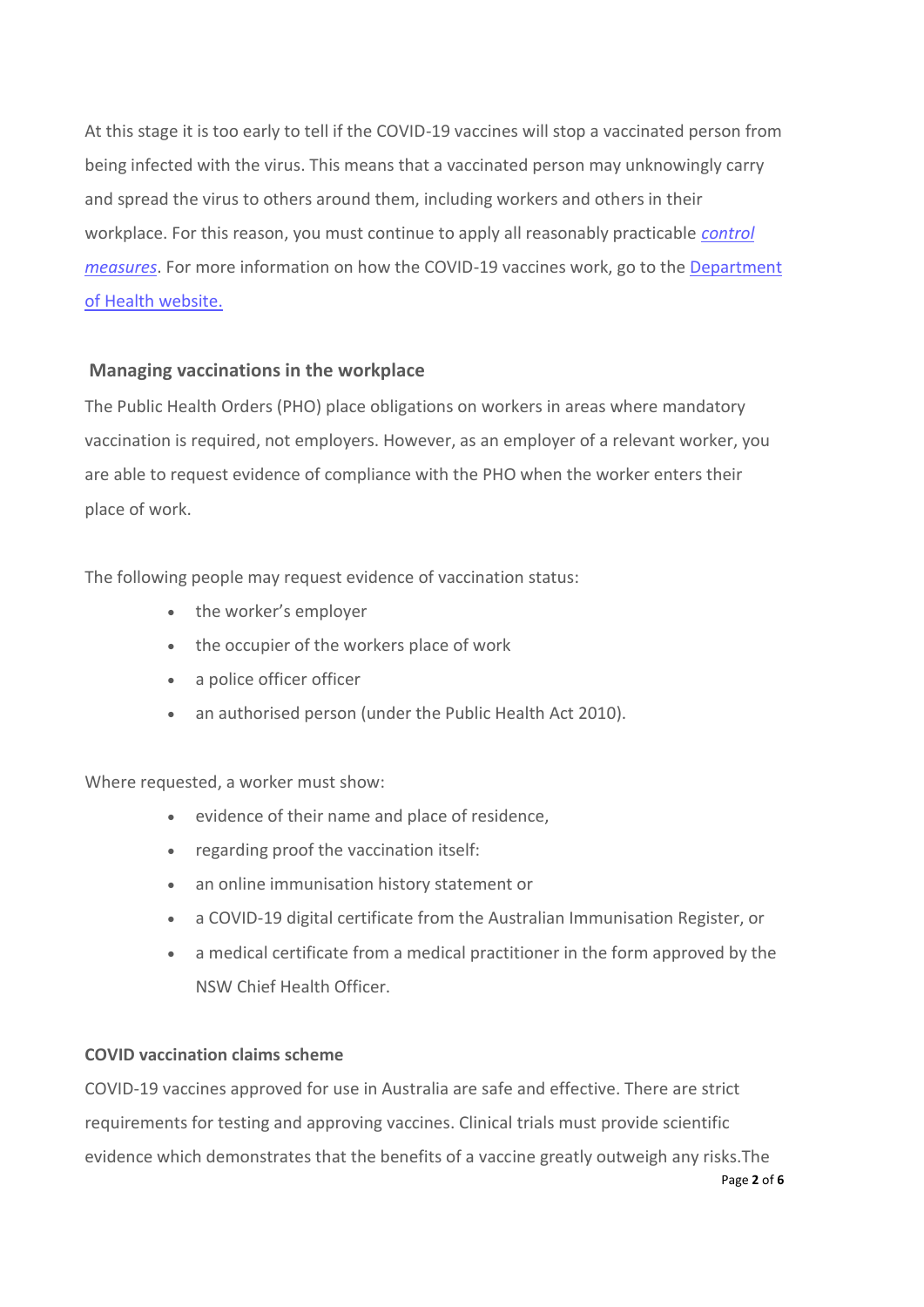Therapeutic Goods Administration, or the TGA, has been rigorously assessing the potential COVID-19 vaccines for safety, quality and effectiveness.

Adverse reactions are extremely rare, however, to address community concern, the Australian Government is developing a claims scheme to reimburse people who suffer a moderate to significant impact following an adverse reaction to an approved COVID-19 vaccine.

## **Roles and Responsibilities**

#### **The Nominated Supervisor will:**

#### **Upon employment:**

Staff/educators are informed of infectious diseases that may be contracted when working with children. Information will be provided on mandated compulsory and recommended adult immunisation and vaccines for preventable diseases (see reference list) as part of induction procedures for new staff, students and volunteers.

Staff/educators are advised to discuss with their doctor what precautions can be taken to minimise/prevent the risk of contracting infectious diseases. This is particularly important for women of childbearing age. Any female staff planning to become pregnant should consult their doctor about specific immunisation needs.

## **Throughout employment of staff and educators:**

 $\triangleright$  A voluntary up-to-date Staff Immunisation record will be maintained. The information contained within the record will be kept confidential and only used for the purpose of maintaining a safe workplace. It will not be shared with any other agency. Staff/educators are encouraged to volunteer information regarding immunisation status however this is not compulsory under legislation.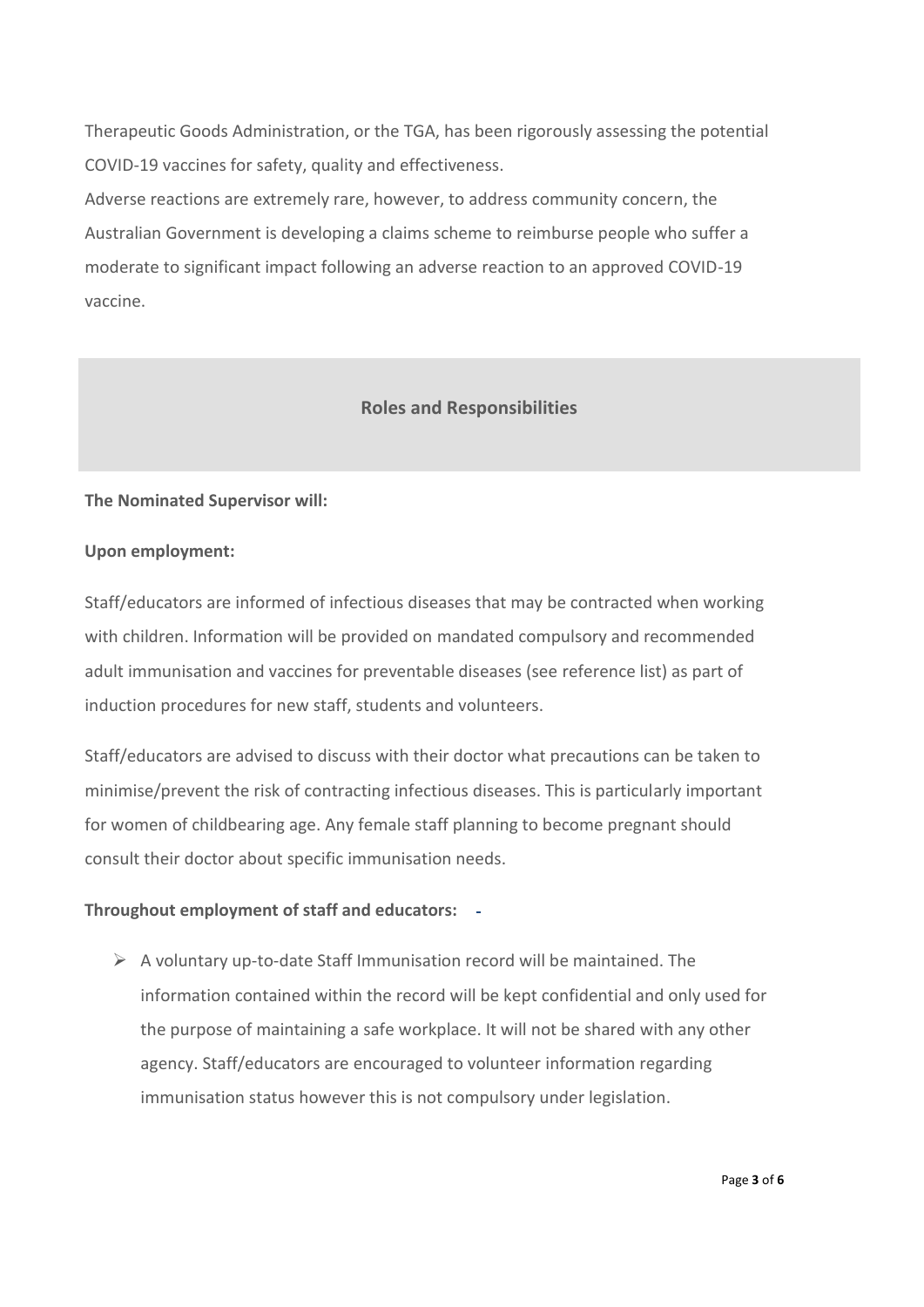- $\triangleright$  If a vaccine preventable disease occurs in the centre and a staff member is not immunised, the staff member is encouraged to inform the Director. Non immunised staff should consult their doctor to determine suitability to attend work during the outbreak.
- ➢ Follow recommendations and advice from a doctor regarding a decision to proceed with appropriate vaccination.
- $\triangleright$  Inform the nominated supervisor/coordinator as soon as possible if they are pregnant, and follow procedures as outlined in Tathra preschool's Work Health and Safety Policy.
- ➢ Continue to minimise their risk of exposure to infectious diseases by adhering to Tathra Preschool Work, Health and Safety Policies. All educators and staff are responsible for following the Health and Hygiene procedures and practices to 4minimise the risk of spreading infection. Educators/staff must take responsibility for following all hygiene policies and procedures outlined in the service policy manual and the Australian Government publication, Staying Healthy in Child Care.

# **NHMRC Recommendations for vaccinations of educators working with children**

| Occupation                                                                            | Disease/Vaccine                                                                                         |
|---------------------------------------------------------------------------------------|---------------------------------------------------------------------------------------------------------|
| All those working with children which includes<br>educators, students and volunteers. | Boostrix: (Adult Diphtheria Tetanus and pertussis<br>Vaccine)                                           |
|                                                                                       | MMR (if non-immune)<br>Varicella (if seronegative) is recommended if                                    |
|                                                                                       | you have not had chicken pox or shingles in the<br>past.<br>Hepatitis A Vaccine and Hepatitis B vaccine |
|                                                                                       |                                                                                                         |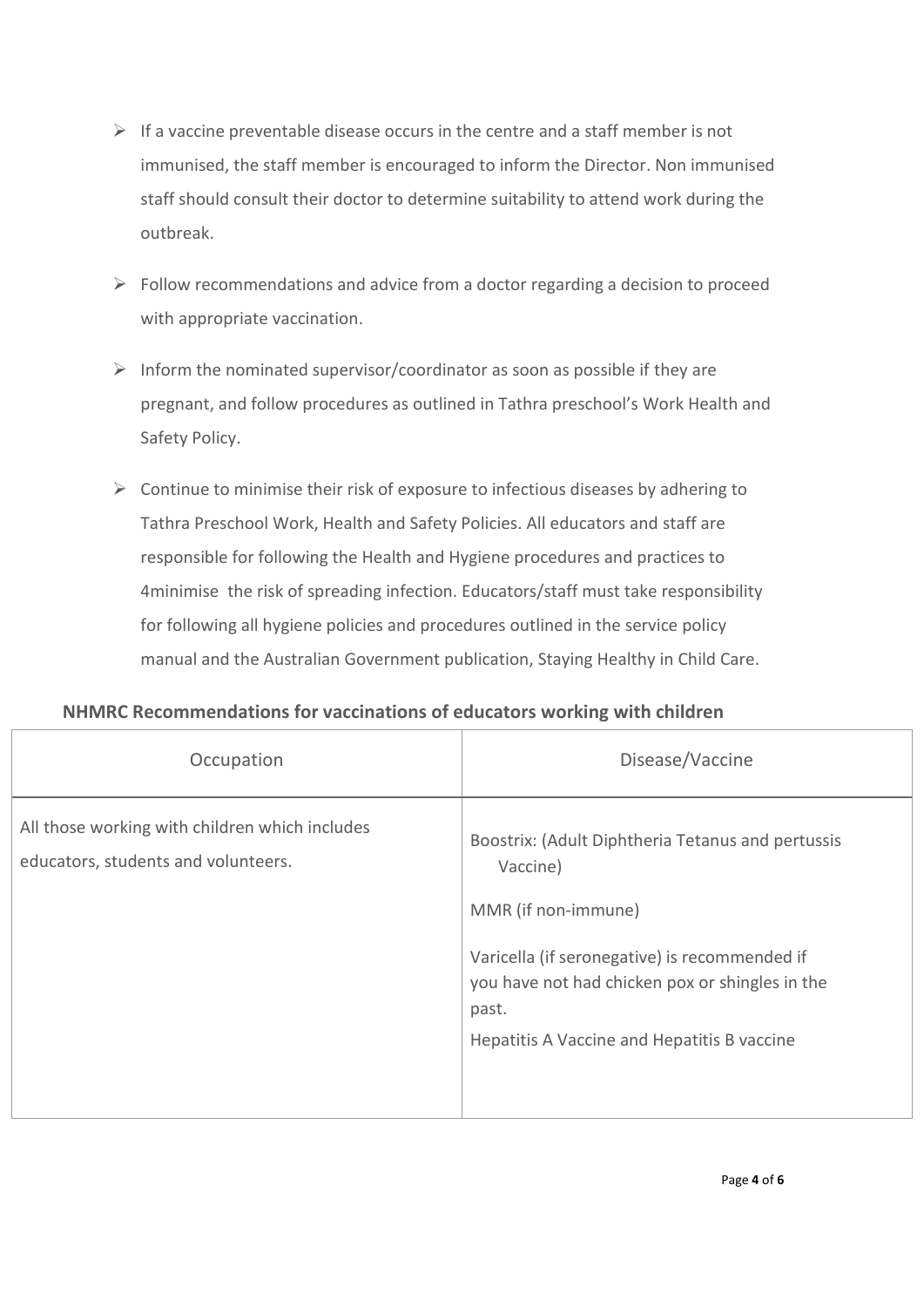## **Monitor, Evaluation and Review**

This policy will be monitored to ensure compliance with legislative requirements and unless deemed necessary through the identification of practice gaps, the service will review this Policy every two years.

Families and staff are essential stakeholders in the policy review process and will be given opportunity and encouragement to be actively involved.

In accordance with R. 172 of the Education and Care Services National Regulations, the service will ensure that families of children enrolled at the service are notified at least 14 days before making any change to a policy or procedure that may have significant impact on the provision of education and care to any child enrolled at the Preschool; a family's ability to utilise the service; the fees charged or the way in which fees are collected.

|                 | $\le$ Children (Education and Care Services National Law Application) Act 2010              |
|-----------------|---------------------------------------------------------------------------------------------|
|                 | $\triangleleft$ Work Health and Safety Act 2011 to be read in conjunction with the Work     |
| <b>Relevant</b> | Health and Safety Act 2012                                                                  |
| Legislation     | $\leq$ Education and Care Services National Regulations 2011:168;77;88                      |
|                 | $\triangleleft$ National Quality Standard for Early Childhood Education and Care and School |
|                 | Age Care; Element 2.1.4; Element 2.3.2;                                                     |